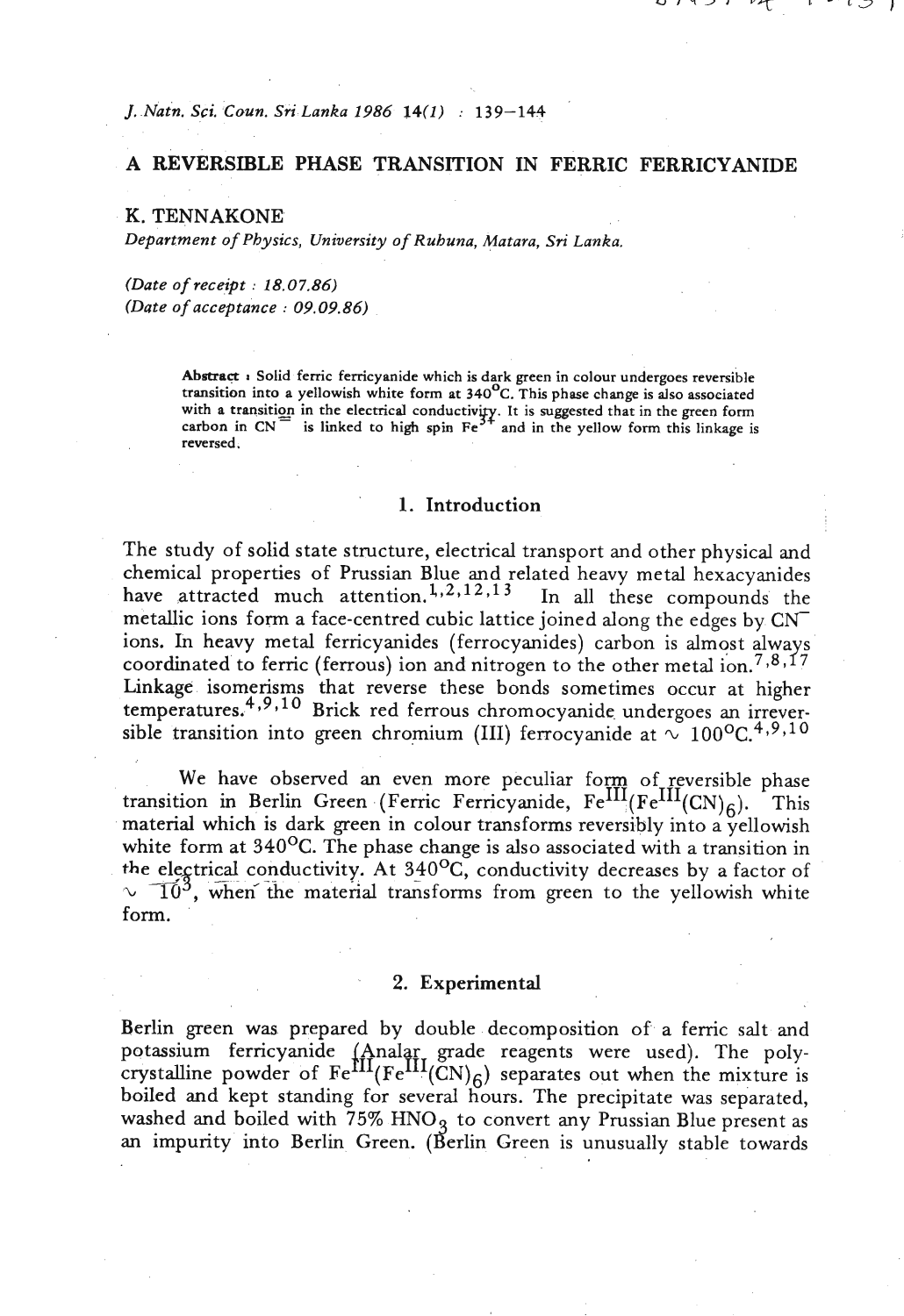oxidation and remain comple'tely unaffected even upon prolonged boiling with concentrated HNO<sub>3</sub>, all the other ferri- and ferro- cyanides decompose under these conditions). The precipitate was. filtered off, washed with double distilled water and dried in vacuum at 200°C.

All attempts to make single crystals of Berlin Green by diffusion or gel methods were unsuccessful. Consequently conductivity measurements were carried out with compacted pellets. The powder was pressed between stainless steel electrodes in a glass tube (diameter  $\sim$  0.8 cm) to a pressure of 800 psi until a pellet (length  $\sim$  0.5 cm) was formed. The ends of the tube were sealed expoxy resin, the sample was immersed in a thermostatic oil bath and d.c. conductivity was measured using a resistance meter (Computing Digital Multimeter, Takeda Riken 6877). The I-V characteristics were found to be linear and no polarization effects were detected. Again a.c. measurements gave similar results.

The transition temperature was noted by heating the powder in an evacuated glass tube.

## 3. Discussion

Figure 1 shows a plot of log  $\sigma$  vs T<sup>-1</sup>. It is seen that conductivity rapidly increases until the transition temperature is reached. At this temperature there is an abrupt change in conductivity. The conductivity in the second phase (ie, the yellow form) is smaller by a factor  $\sim 10^3$ . Transition is completely reversible, no hysteresis effects are seen.

In Berlin Green CN<sup>-</sup> ions are bridged between two ferric ions and the obsewed transition could not be due to a linkage isomerism of the familiar type. It is very likely that the transition results from the following mechanism. In most hexacyanoferrates, the ferric ions that are linked to earbon have high spin whereas the ferric ions linked to nitrogen have low arbon have fight spin whereas the ferric ions inked to nitrogen have low<br>pin.<sup>16</sup> One could expect that in the green form of  $Fe^{III}(Fe^{III}(CN)_{\odot})$  the  $\epsilon^{3+}$  attached to carbon is high spin and  $\epsilon^{3+}$  attached to nitrogen is low spin (Figure 2). Above the transition temperature this gets reversed, ie,  $Fe^{3+}$ attached to carbon and nitrogen have low and high spin respectively (Figure 2). Mossabuer and IR spectroscopy could establish whether the proposed mechanism is responsible for the observed phase transition. Unfortunately we did not have the facilities to carry out these experiments. Again we are not in a position to explain the detailed features in the temperature variation of conductivity, ie, why the conductivity decreases with increase of temperature in the yellow phase after the initial increase (ie, semiconductor to metal type transition). Measurements with single crystals are essential for making theoretical interpretations.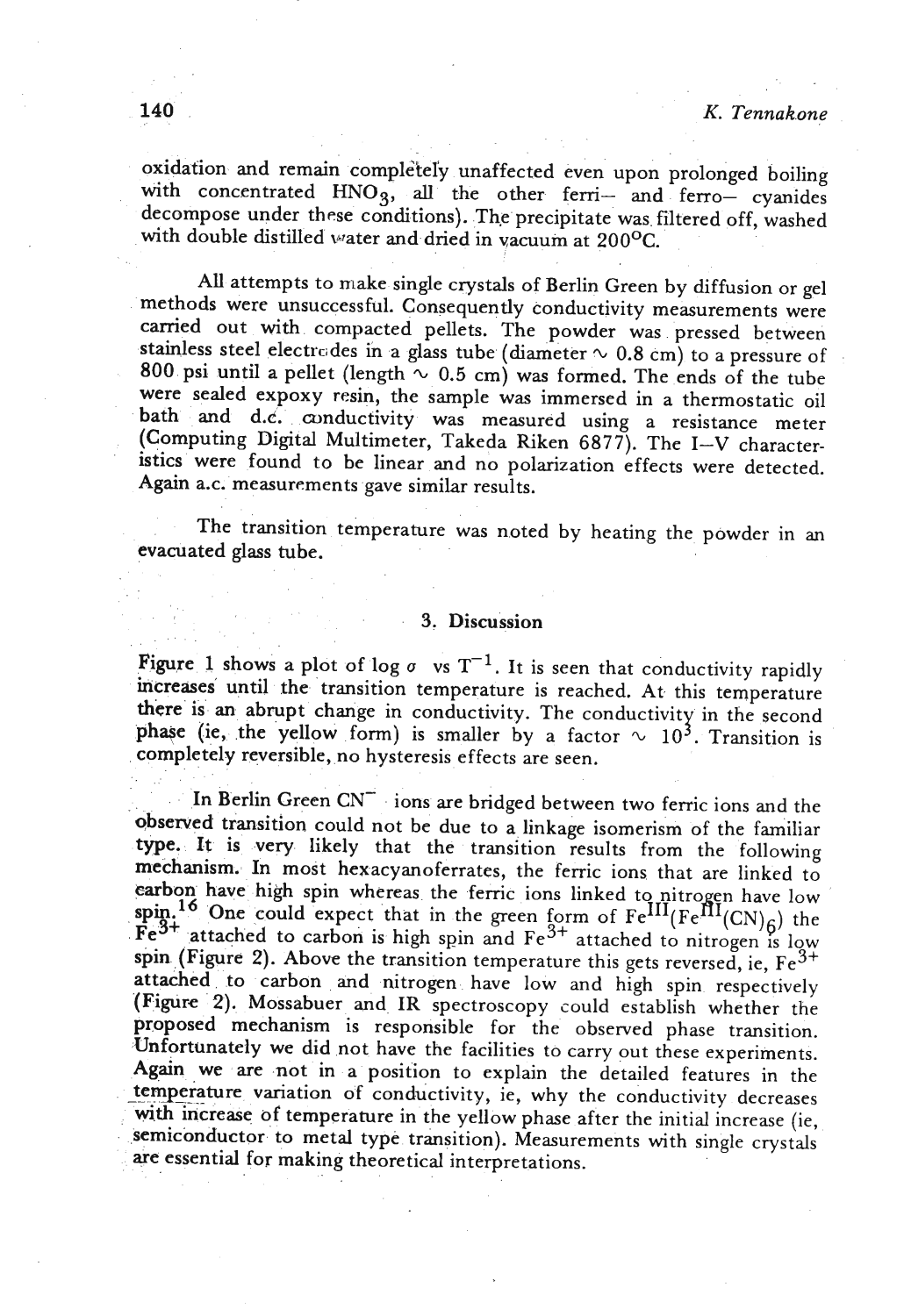

Figure 1. Plot of  $\log \sigma$  vs  $T^{-1}$  ( $\sigma$  in  $\Omega^{-1}$  m<sup>-1</sup>)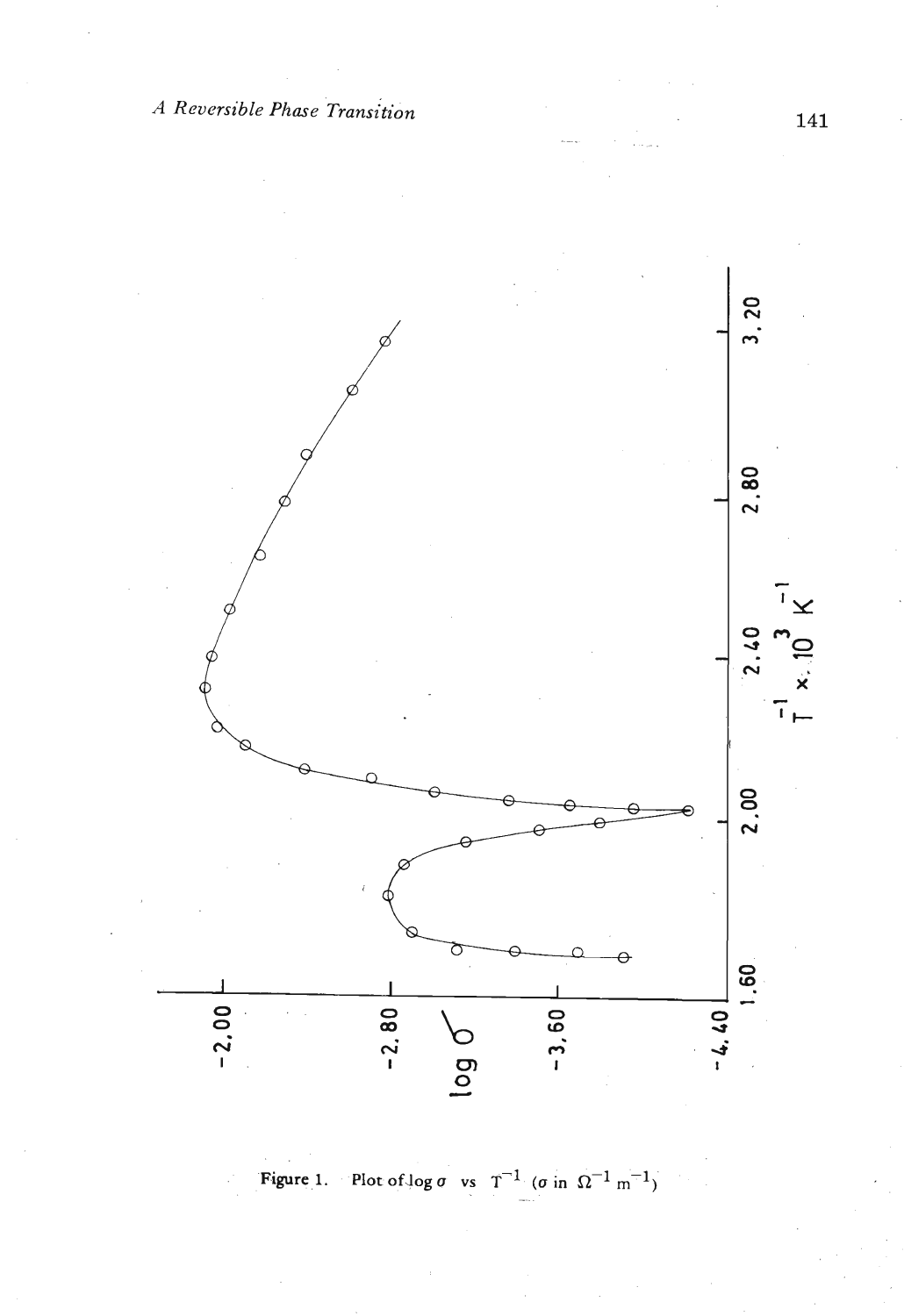

142

*K. Tennakone*